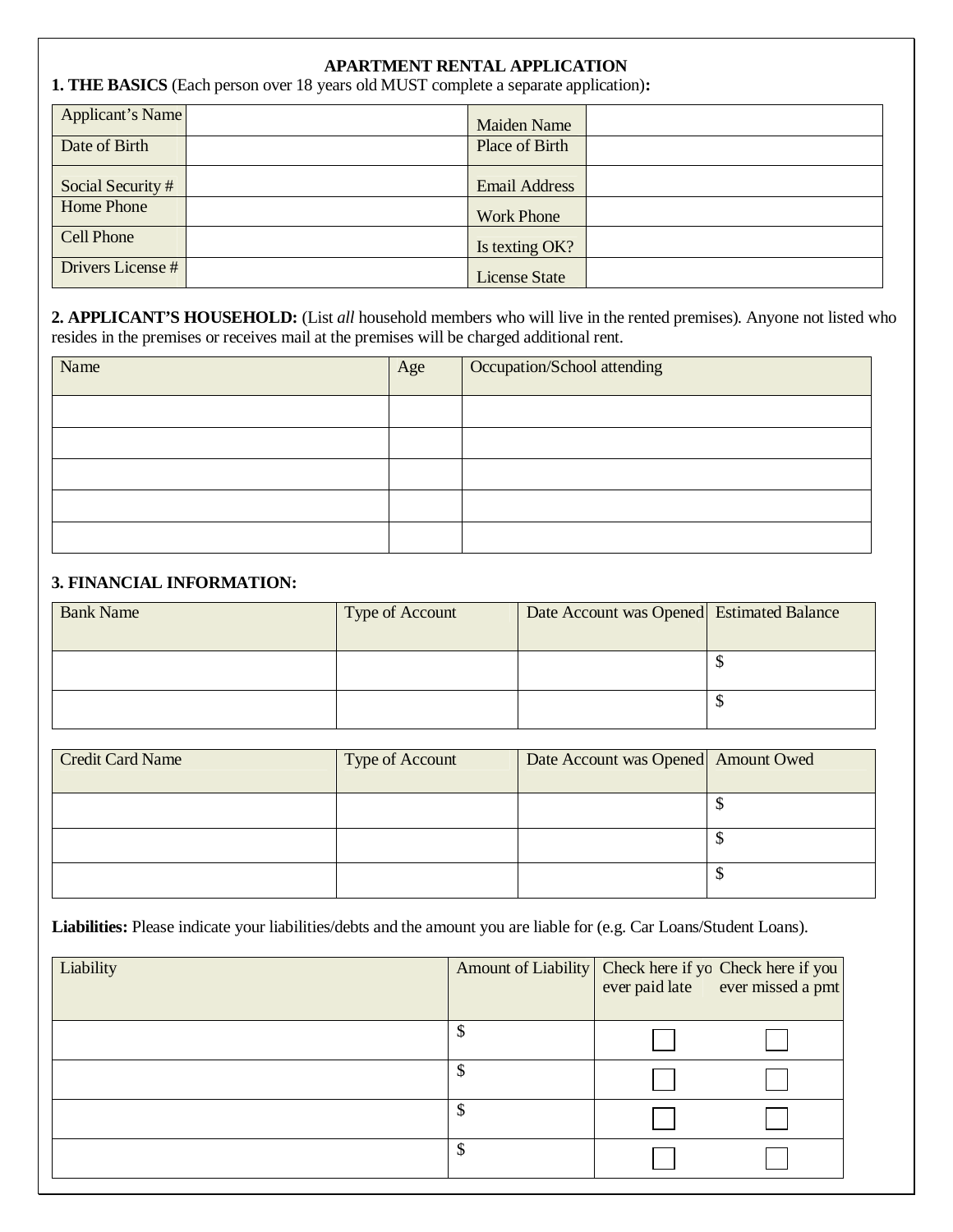**4. RENTAL HISTORY:** (A minimum of one year's rental history is required. You MUST include contact names and phone numbers). If you fail to include your full rental history, your application will be denied immediately

| Landlord's Name                     | Landlord Phone #                 |  |
|-------------------------------------|----------------------------------|--|
| <b>Apt Street Address</b>           | <b>Apt City/State</b>            |  |
| Date You Moved In<br>(mm/yy format) | Date Moved Out<br>(mm/yy format) |  |
| <b>Reason For Leaving</b>           | <b>Monthly Rent</b>              |  |

| Landlord's Name           | Landlord Phone #      |  |
|---------------------------|-----------------------|--|
| <b>Apt Street Address</b> | <b>Apt City/State</b> |  |
| Date You Moved In         | Date Moved Out        |  |
| (mm/yy format)            | (mm/yy format)        |  |
| <b>Reason For Leaving</b> | <b>Monthly Rent</b>   |  |
|                           |                       |  |

| Landlord's Name                     | Landlord Phone #                 |  |
|-------------------------------------|----------------------------------|--|
| <b>Apt Street Address</b>           | <b>Apt City/State</b>            |  |
| Date You Moved In<br>(mm/yy format) | Date Moved Out<br>(mm/yy format) |  |
| Reason For Leaving                  | <b>Monthly Rent</b>              |  |

| Landlord's Name                     | Landlord Phone #                 |  |
|-------------------------------------|----------------------------------|--|
| <b>Apt Street Address</b>           | <b>Apt City/State</b>            |  |
| Date You Moved In<br>(mm/yy format) | Date Moved Out<br>(mm/yy format) |  |
| <b>Reason For Leaving</b>           | <b>Monthly Rent</b>              |  |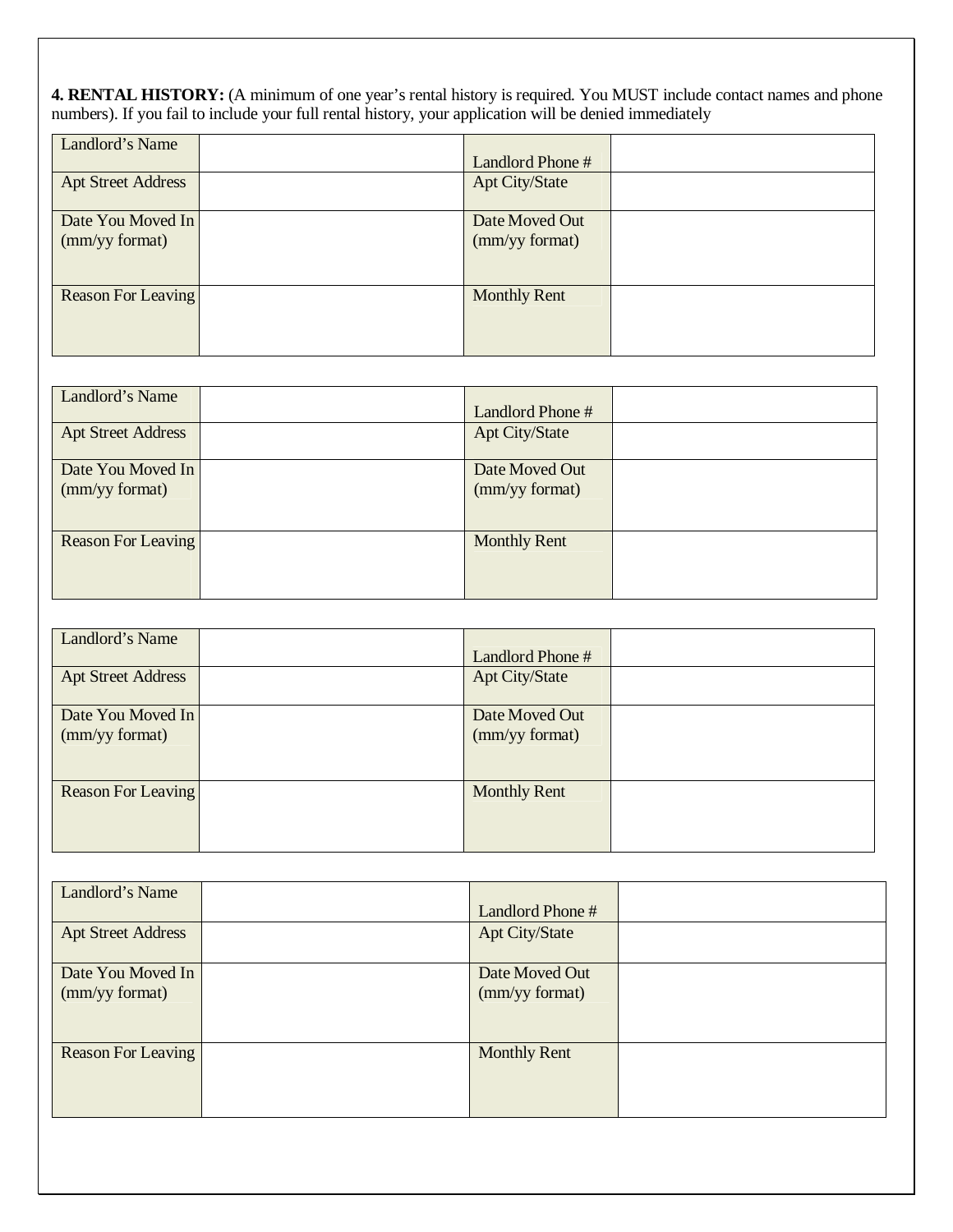**5. EMPLOYMENT HISTORY:** (You must include contact names and phone numbers. A minimum income standard of three times your gross monthly rental amount is required. Exception include, but are not limited to at least one to two years previous rental history, where less than this standard has been met, and rent was paid on time and in full. Less than this requires a cosigner.).

| <b>Current Employer</b>        |                            |  |
|--------------------------------|----------------------------|--|
|                                | <b>Employer Phone#</b>     |  |
| <b>Employer Street Address</b> | <b>Employer City/State</b> |  |
|                                |                            |  |
|                                |                            |  |
| Supervisor's Name              | Supervisor's Phone#        |  |
|                                | <b>Monthly Salary</b>      |  |
| <b>Your Position</b>           | (before taxes)             |  |
| Date You Started               | Date You Left              |  |
| $\text{(mm/yy)}$               | $\text{(mm/yy)}$           |  |
| <b>Reason For Leaving</b>      |                            |  |
|                                |                            |  |
|                                |                            |  |
|                                |                            |  |

| Past Employer                  |                            |  |
|--------------------------------|----------------------------|--|
|                                | <b>Employer Phone#</b>     |  |
| <b>Employer Street Address</b> | <b>Employer City/State</b> |  |
|                                |                            |  |
|                                |                            |  |
| Supervisor's Name              | Supervisor's Phone#        |  |
|                                | <b>Monthly Salary</b>      |  |
| <b>Your Position</b>           | (before taxes)             |  |
| Date You Started               | Date You Left              |  |
| $\text{(mm/yy)}$               | $\text{(mm/yy)}$           |  |
| <b>Reason For Leaving</b>      |                            |  |
|                                |                            |  |
|                                |                            |  |
|                                |                            |  |

| Past Employer                  |                            |  |
|--------------------------------|----------------------------|--|
|                                | <b>Employer Phone#</b>     |  |
| <b>Employer Street Address</b> | <b>Employer City/State</b> |  |
|                                |                            |  |
|                                |                            |  |
| Supervisor's Name              | Supervisor's Phone#        |  |
|                                | <b>Monthly Salary</b>      |  |
| <b>Your Position</b>           | (before taxes)             |  |
| Date You Started               | Date You Left              |  |
| $\text{(mm/yy)}$               | $\text{(mm/yy)}$           |  |
| <b>Reason For Leaving</b>      |                            |  |
|                                |                            |  |
|                                |                            |  |
|                                |                            |  |

**Other Income: (**If you have other sources of income you would like us to consider, please list the income amount, source, and person we may contact for verification. You are not required to list alimony, child support, or spouse's annual income unless you want those amounts considered for purposes of this application.)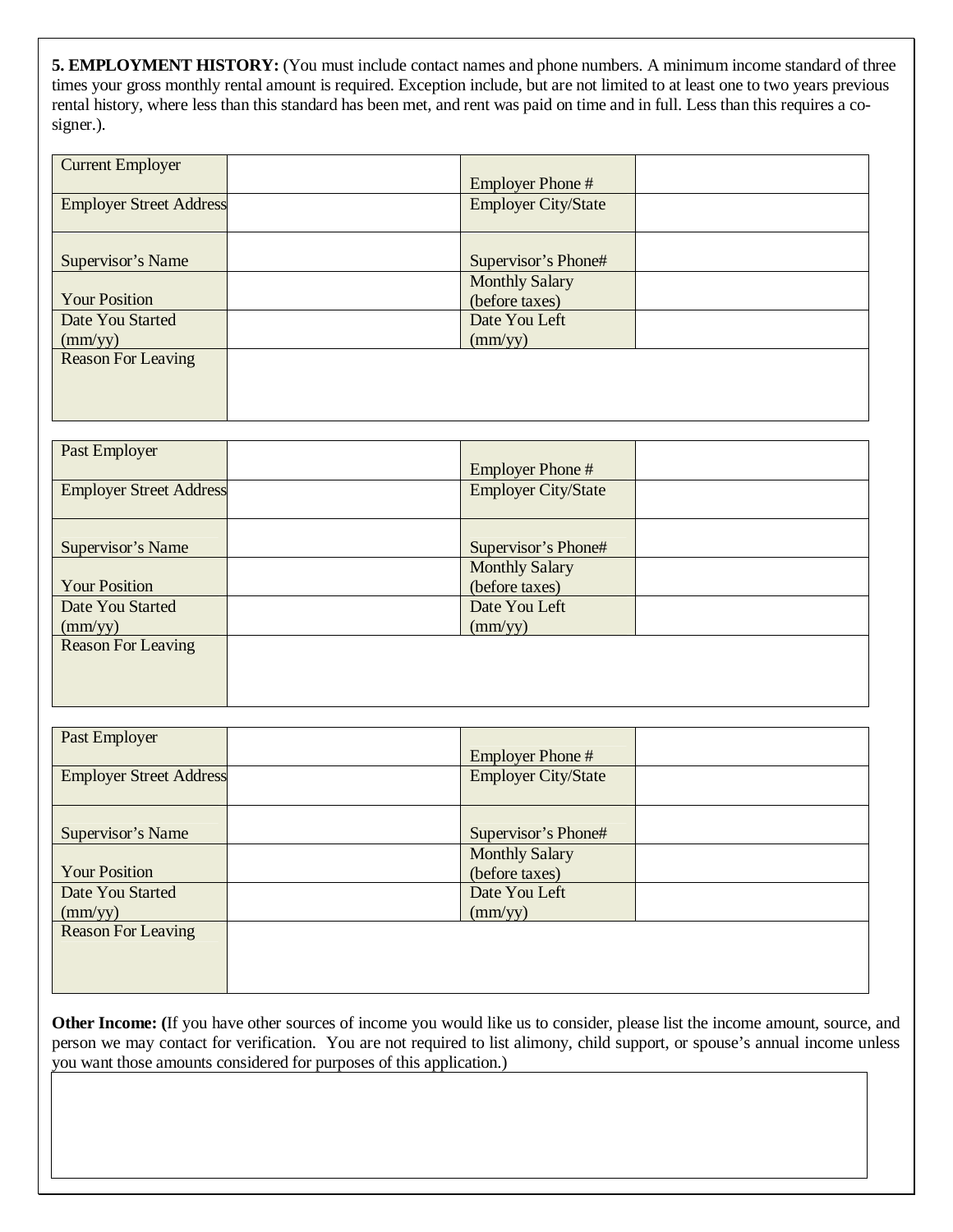**6. VEHICLES:** (List all the vehicles such as cars, motorcycles, trailers you intend to park at the rented premises). Any vehicle not listed will not be permitted without an additional fee

| Make | Year | Color | License Plate # | <b>License State</b> |
|------|------|-------|-----------------|----------------------|
|      |      |       |                 |                      |
|      |      |       |                 |                      |
|      |      |       |                 |                      |
|      |      |       |                 |                      |
|      |      |       |                 |                      |

# **7. MISCELLANEOUS:**

| Describe the number and type of pets you want<br>to have in the rental property:               |  |
|------------------------------------------------------------------------------------------------|--|
| Describe water-filled furniture you want<br>to have in the rental property:                    |  |
| Describe any outoor items you want<br>to have in the rental property (e.g. trampoline, grill): |  |
| Do you or anyone in the household have any<br>health problems or other special circumstances?  |  |
| How soon do you need the apartment<br>(e.g. ASAP, two weeks, one month, etc)                   |  |
| Any other special conditions/circumstances<br>that the landlord should be aware of?            |  |

|                                                                                                   | <b>YES</b> | NO <sub>1</sub> |
|---------------------------------------------------------------------------------------------------|------------|-----------------|
| Have you or anyone in your household ever been served with an eviction notice?                    |            |                 |
| Have you or anyone in your household ever been evicted?                                           |            |                 |
| Have you or anyone in your household ever failed to pay rent?                                     |            |                 |
| Have you or anyone in your household ever failed to pay your utility, phone or cable bills?       |            |                 |
| Have you or anyone in your household ever had a judgment against them? (whether satisfied or not) |            |                 |
| Have you or anyone in your household ever filed for bankruptcy?                                   |            |                 |
| Have you or anyone in your household ever been sued or taken to court?                            |            |                 |
| Have you or anyone in your household ever been charged with a crime?                              |            |                 |
| Have you or anyone in the household ever been convicted of a crime?                               |            |                 |
| Have you or anyone in the household ever had a pet in a rental?                                   |            |                 |
| Have you or anyone in the household ever been in an apartment with bed bugs?                      |            |                 |
| Do you or anyone in your household smoke?                                                         |            |                 |
| Do you have the first month's rent and security available today?                                  |            |                 |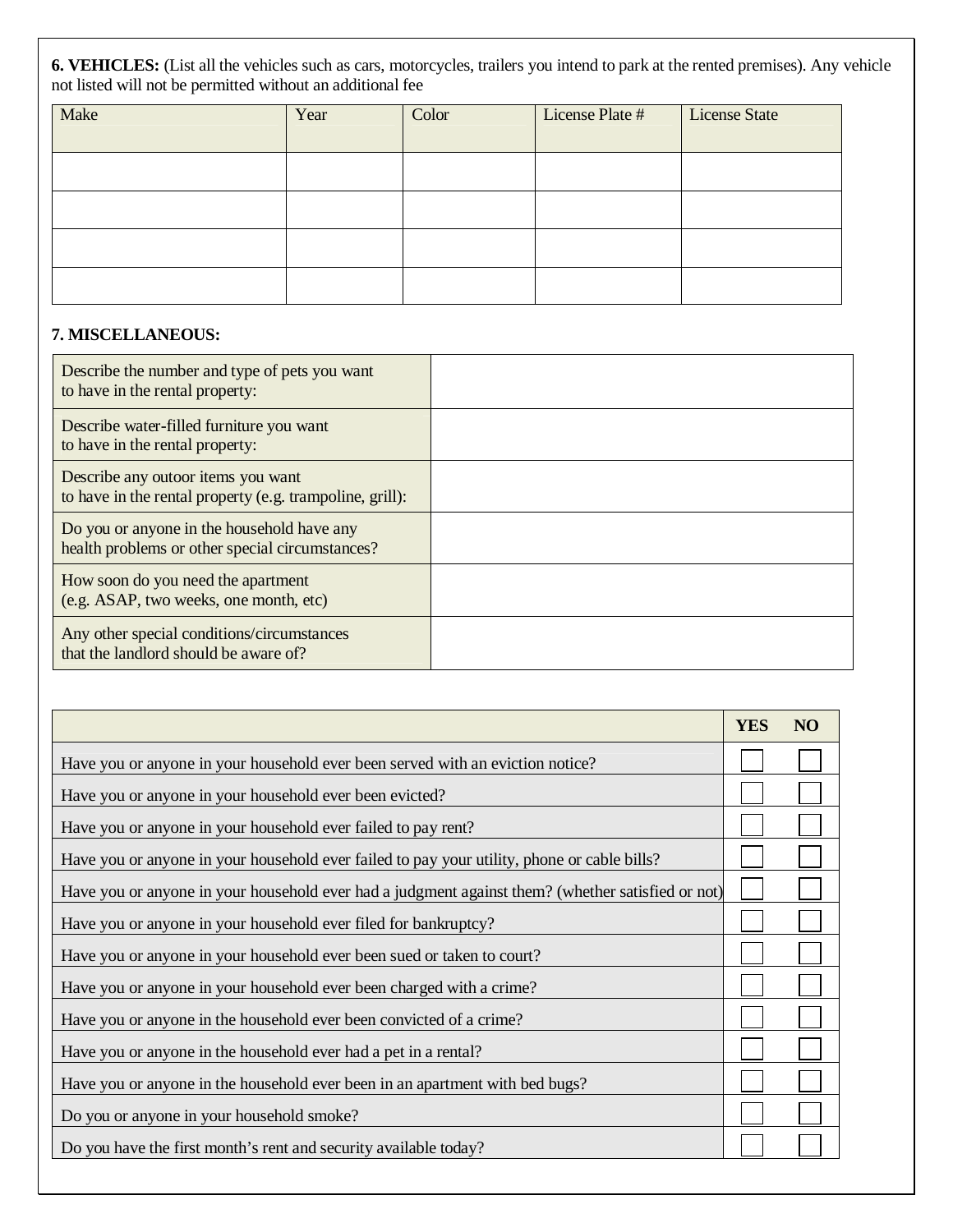**Explanation:** If you answered "Yes" to any of the above questions, please explain below. For example, if you were ever late with your rent, please explain why. If you fail to give an explanation, the application will be denied. If there is a gap in your rental history, you must explain why.

# **8. REFERENCES:** (Write clearly. A minimum of three references are required. You must include phone numbers)

| Name | Address | Relationship<br>To You | Phone # |
|------|---------|------------------------|---------|
|      |         |                        |         |
|      |         |                        |         |
|      |         |                        |         |
|      |         |                        |         |

If there was insufficient space in any of the earlier sections please use the section below.